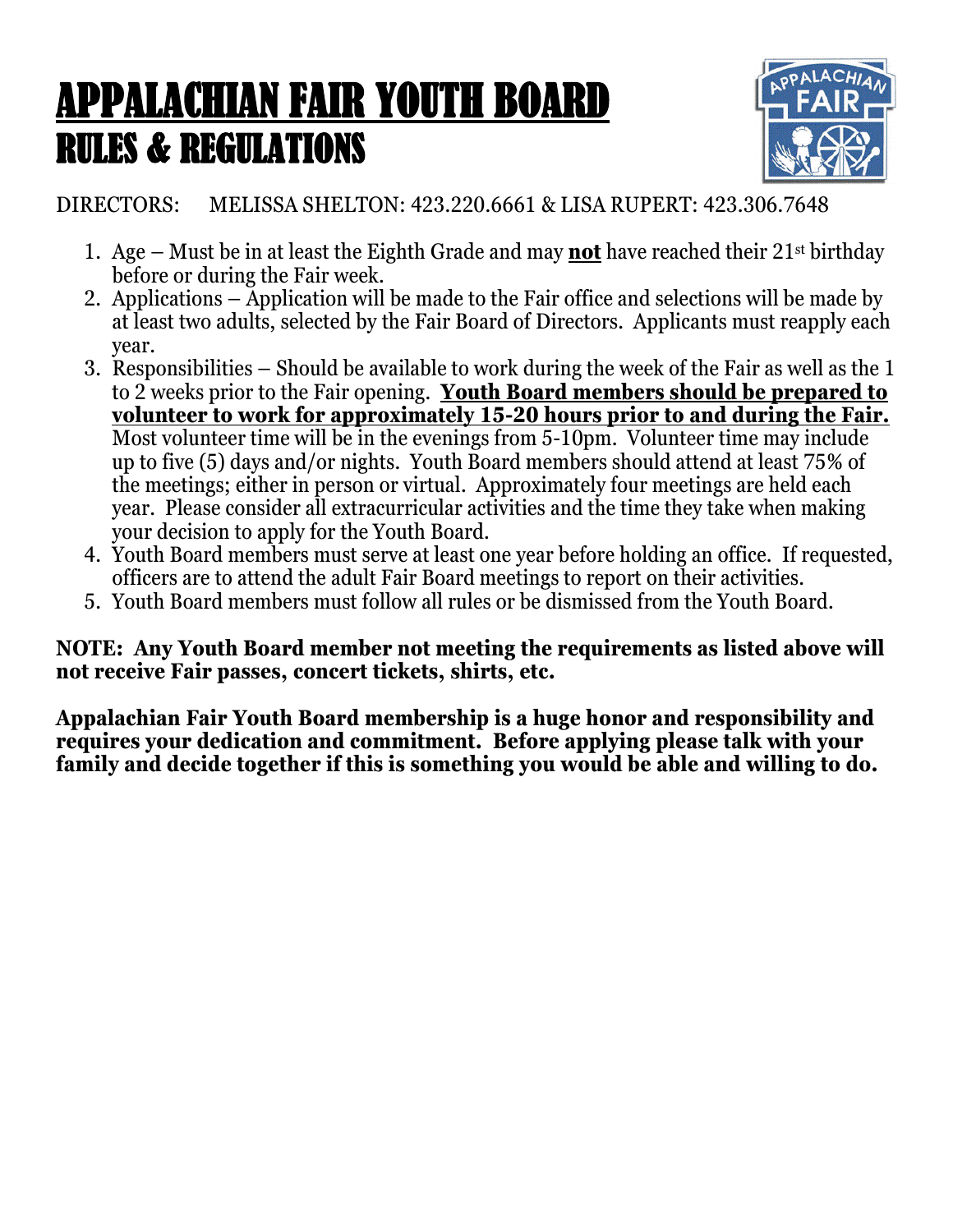## 2022 APPALACHIAN FAIR YOUTH BOARD APPLICATION FORM



| NAME:                                                                                                                                                                                                                          | $\text{DATE:}\_\_\_\text{(mm/dd/yyyy)}$ |  |
|--------------------------------------------------------------------------------------------------------------------------------------------------------------------------------------------------------------------------------|-----------------------------------------|--|
|                                                                                                                                                                                                                                |                                         |  |
|                                                                                                                                                                                                                                |                                         |  |
|                                                                                                                                                                                                                                |                                         |  |
| PARENTS/GUARDIAN NAMES: Universe and the contract of the contract of the contract of the contract of the contract of the contract of the contract of the contract of the contract of the contract of the contract of the contr |                                         |  |
|                                                                                                                                                                                                                                |                                         |  |
| CURRENT GRADE IN SCHOOL: $8^{TH}$ $9^{TH}$ $10^{TH}$ $11^{TH}$ $12^{TH}$ COLLEGE $1^{ST}$ $YR$ $\Box$ COLLEGE $2^{ND}$ $YR$                                                                                                    |                                         |  |
|                                                                                                                                                                                                                                |                                         |  |
|                                                                                                                                                                                                                                |                                         |  |
| Tell about your leadership and citizenship activities:                                                                                                                                                                         |                                         |  |
|                                                                                                                                                                                                                                |                                         |  |
|                                                                                                                                                                                                                                |                                         |  |
|                                                                                                                                                                                                                                |                                         |  |
| Tell about your school and/or community activities:                                                                                                                                                                            |                                         |  |
|                                                                                                                                                                                                                                |                                         |  |
|                                                                                                                                                                                                                                |                                         |  |
|                                                                                                                                                                                                                                |                                         |  |
|                                                                                                                                                                                                                                |                                         |  |
| Have you ever volunteered at the Appalachian Fair?                                                                                                                                                                             |                                         |  |
| In what areas?                                                                                                                                                                                                                 |                                         |  |